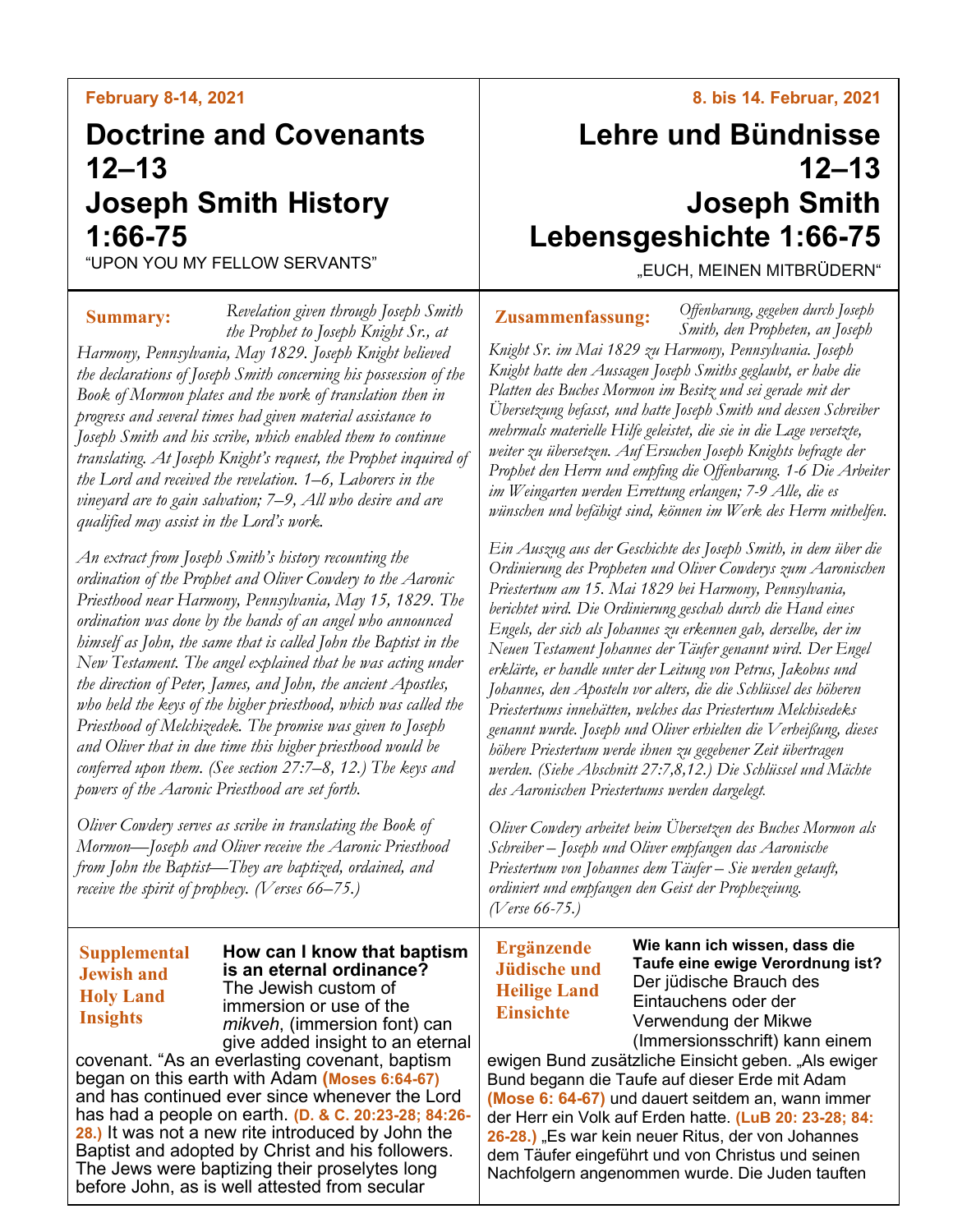| sources. The Inspired Version of the Bible, the<br>Book of Moses being a part thereof contains<br>ample evidence of the practice of baptism in Old<br>Testament times. The part of the Book of Mormon<br>of the pre-Christian Era contains some of the best<br>information we have relative to this eternal law."<br>(Bruce R. McConkie, Mormon Doctrine, Pg.71)                                                                                                                                                                                                                                                                                                                                                                                                                                                                                                                                                                                                                                                                                                                                                                                                                                                                                                                                                                                                                                                              | ihre Proselyten lange vor Johannes, wie aus weltlichen<br>Quellen gut belegt ist. Die inspirierte Version der Bibel,<br>deren Teil das Buch Mose ist, enthält zahlreiche<br>Beweise für die Praxis der Taufe im Alten Testament.<br>Der Teil des Buches Mormon der vorchristlichen Ära<br>enthält einige der besten Informationen, die wir in<br>Bezug auf dieses ewige Gesetz haben."<br>(Bruce R. McConkie, Mormon Doctrine, S. 71)                                                                                                                                                                                                                                                                                                                                                                                                                                                                                                                                                                                                                                                                                                                                                                                                                                                                                                                                                                                                                                                                            |
|-------------------------------------------------------------------------------------------------------------------------------------------------------------------------------------------------------------------------------------------------------------------------------------------------------------------------------------------------------------------------------------------------------------------------------------------------------------------------------------------------------------------------------------------------------------------------------------------------------------------------------------------------------------------------------------------------------------------------------------------------------------------------------------------------------------------------------------------------------------------------------------------------------------------------------------------------------------------------------------------------------------------------------------------------------------------------------------------------------------------------------------------------------------------------------------------------------------------------------------------------------------------------------------------------------------------------------------------------------------------------------------------------------------------------------|------------------------------------------------------------------------------------------------------------------------------------------------------------------------------------------------------------------------------------------------------------------------------------------------------------------------------------------------------------------------------------------------------------------------------------------------------------------------------------------------------------------------------------------------------------------------------------------------------------------------------------------------------------------------------------------------------------------------------------------------------------------------------------------------------------------------------------------------------------------------------------------------------------------------------------------------------------------------------------------------------------------------------------------------------------------------------------------------------------------------------------------------------------------------------------------------------------------------------------------------------------------------------------------------------------------------------------------------------------------------------------------------------------------------------------------------------------------------------------------------------------------|
| How is an immersion supposed to be done?<br>For the religious Jews, immersions are favored<br>below ground level in flowing water that emanates<br>from bedrock the "Rock of Salvation." Consider<br>that the lowest spot on the face of the earth<br>where water "that originated in bedrock" flows is<br>where the Children of Israel crossed into their<br>erstwhile homeland. Judaism and Christianity<br>agree that it is also the likely spot where Jesus<br>came to John in Judea to be immersed. "(1) A<br>mikveh must not be filled with water that has been<br>drawn (i.e., has been in a vessel or a receptacle),<br>but with water from a naturally flowing source;<br>spring water or rainwater are the ideal sources,<br>but melted snow and ice are also permitted. (2)<br>The water must be able to flow into the mikveh<br>freely and unimpeded (any blockage renders the<br>water 'drawn water') and must reach the <i>mikveh</i><br>in vessels that are not susceptible to ritual<br>uncleanness. (3) The minimum size of the <i>mikveh</i><br>is of a vessel which has a volume of '40 seah,'<br>variously estimated at between 250 and 1,000<br>liters (quarts). (4) The <i>mikveh</i> must be watertight<br>and must be constructed of natural materials on<br>the spot, for otherwise it is deemed itself to be a<br>'vessel' and renders the water in it 'drawn water.'<br>(Encyclopedia Judaica Jr.) | Wie soll ein Eintauchen erfolgen?<br>Für die religiösen Juden wird das Eintauchen in<br>fließendes Wasser, das aus dem Grundgestein des<br>"Felsens der Erlösung" stammt, unter der Erde<br>bevorzugt. Bedenken Sie, dass der tiefste Punkt auf der<br>Erde, an dem Wasser "aus dem Grundgestein" fließt,<br>der Ort ist, an dem die Kinder Israels in ihre frühere<br>Heimat überquerten. Judentum und Christentum sind<br>sich einig, dass es auch der wahrscheinliche Ort ist, an<br>dem Jesus zu Johannes nach Judäa kam, um dort<br>einzutauchen. "(1) Eine Mikwe darf nicht mit Wasser<br>gefüllt sein, das entnommen wurde (d. H. In einem<br>Gefäß oder einem Gefäß war), sondern mit Wasser aus<br>einer natürlich fließenden Quelle; Quell- oder<br>Regenwasser sind die idealen Quellen, aber auch<br>geschmolzener Schnee und Eis sind zulässig. (2) Das<br>Wasser muss frei und ungehindert in die Mikwe fließen<br>können (jede Verstopfung macht das Wasser<br>"gezogenes Wasser") und muss die Mikwe in Gefäßen<br>erreichen, die keiner rituellen Unreinheit ausgesetzt<br>sind. (3) Die Mindestgröße der Mikwe entspricht einem<br>Schiff mit einem Volumen von "40 Seah", das<br>unterschiedlich auf 250 bis 1.000 Liter (Quarts)<br>geschätzt wird. (4) Die Mikwe muss wasserdicht sein<br>und vor Ort aus natürlichen Materialien bestehen, da<br>sie sich sonst als "Gefäß" betrachtet und das darin<br>enthaltene Wasser als "gezogenes Wasser" darstellt."<br>(Enzyklopädie Judaica Jr.) |
| What is the purpose of immersions and how<br>has it faded over the years?<br>"Several ingenious designs have been developed<br>over the generations which take advantage of this<br>principle, but no one design was ever universally<br>accepted, and thus many of the <i>mikva'ot</i> differ in<br>many of their details, in accordance with the<br>rabbinic authority whose solution was adopted."<br>"The reasons for purity or impurity are not given in<br>the Torah, and the rabbis devote little discussion<br>to that aspect of the subject. It is clear, however,<br>that ritual impurities are not to be regarded as<br>infectious diseases or the laws of purification as<br>hygienic measures. Indeed, immersion in a<br><i>mikveh</i> must be preceded by careful cleansing of<br>the body. In the Bible, the Israelites are warned<br>against making the land impure by their<br>transgressions, while the rabbis described purity<br>as one of the grades on the path toward a state of<br>holiness. Maimonides wrote: 'Uncleanliness is not<br>mud or filth which water can remove but is<br>dependent on the intention of the heart. The                                                                                                                                                                                                                                                                    | Was ist der Zweck von Immersionen und wie ist<br>sie im Laufe der Jahre verblasst?<br>"Im Laufe der Generationen wurden mehrere geniale<br>Designs entwickelt, die dieses Prinzip nutzen, aber kein<br>Design wurde jemals allgemein akzeptiert, und daher<br>unterscheiden sich viele der Mikva'ot in vielen Details,<br>entsprechend der rabbinischen Autorität, deren Lösung<br>es war angenommen." "Die Gründe für Reinheit oder<br>Unreinheit sind in der Tora nicht angegeben, und die<br>Rabbiner diskutieren diesen Aspekt des Themas nur<br>wenig. Es ist jedoch klar, dass rituelle<br>Verunreinigungen nicht als Infektionskrankheiten oder<br>die Reinigungsgesetze als hygienische Maßnahmen<br>anzusehen sind. In der Tat muss dem Eintauchen in<br>eine Mikwe eine sorgfältige Reinigung des Körpers<br>vorausgehen. In der Bibel werden die Israeliten davor<br>gewarnt, das Land durch ihre Übertretungen unrein zu<br>machen, während die Rabbiner die Reinheit als eine<br>der Stufen auf dem Weg zu einem Zustand der<br>Heiligkeit bezeichneten. Maimonides schrieb:<br>"Unreinheit ist kein Schlamm oder Schmutz, den                                                                                                                                                                                                                                                                                                                                                                      |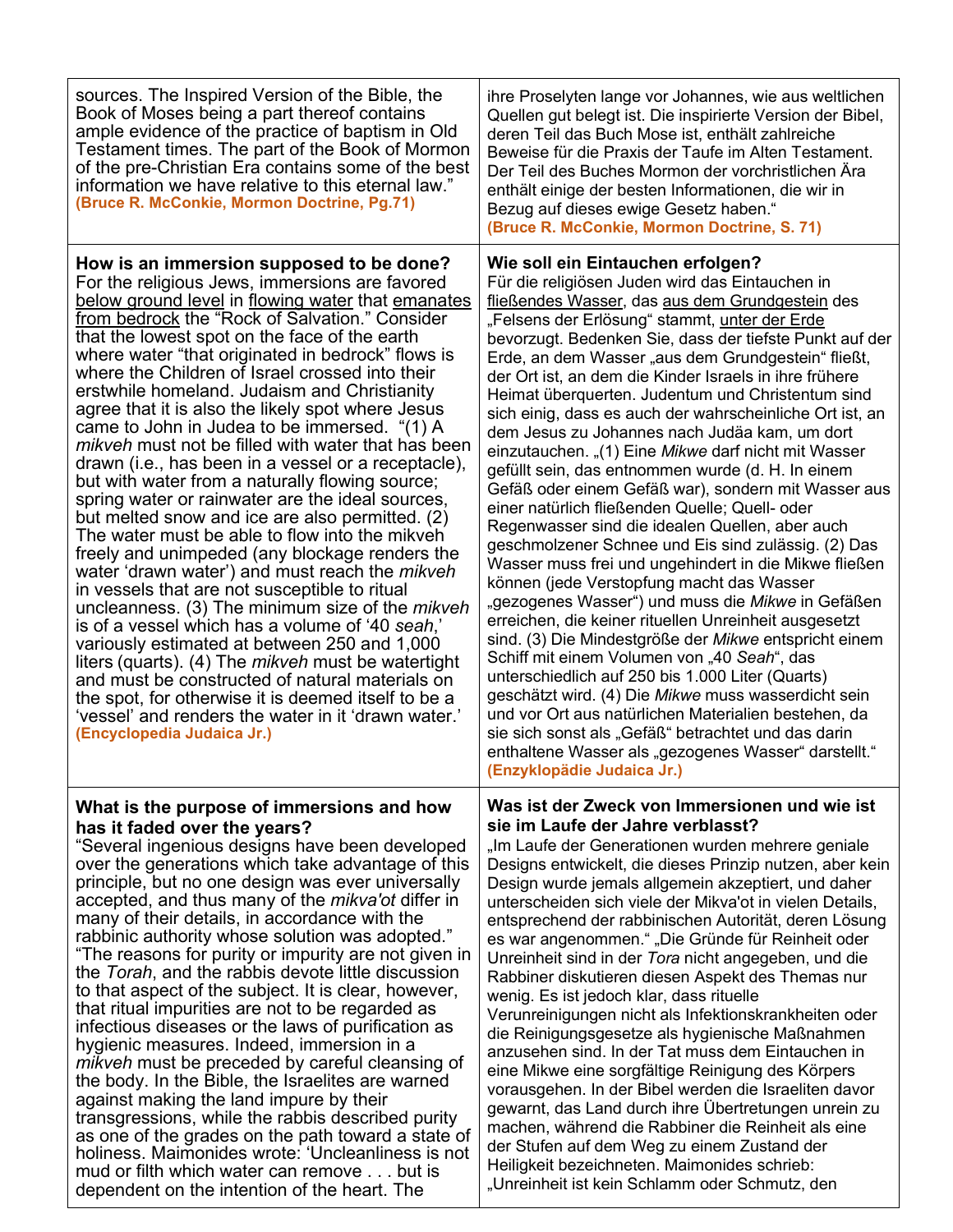| sages have therefore said: 'If one immerses<br>himself, but without special intention, it is as<br>though he had not immersed himself at all'."<br>(Encyclopedia Judaica Jr.) In the New Testament,<br>John, a Levite, was administering immersions in a<br>classic Jewish environment. He interviewed<br>everyone before their immersions, "And were<br>baptized of him in Jordan, confessing their sins."<br>(Matthew 3:6) He was using a water source that<br>came from springs feeding the Sea of Galilee<br>(living water), it flowed freely (Jordan River), it<br>exceeded the minimum amount of water needed,<br>and it was a natural setting. Jewish tradition also<br>includes a requirement that the mikveh should be<br>below ground level. The Jordan River, where<br>John the Baptist was immersing people, is at the<br>lowest place on the face of the earth, near the<br>Dead Sea.                                                                                                                                                                                                                                                                                                                                                                                                | Wasser entfernen kann ist aber abhängig von der<br>Absicht des Herzens." Die Weisen haben daher gesagt:<br>"Wenn man sich eintaucht, aber ohne besondere<br>Absicht, ist es, als hätte man sich überhaupt nicht<br>eingetaucht." (Enzyklopädie Judaica Jr.) Im Neuen<br>Testament führte John, ein Levit, das Eintauchen in<br>eine klassische jüdische Umgebung durch. Er<br>interviewte alle vor ihrem Eintauchen: "sie bekannten<br>ihre Sünden und ließen sich im Jordan von ihm<br>taufen." (Matthäus 3: 6) Er benutzte einen Fluss, der<br>aus Quellen stammte, die den See Genezareth<br>(lebendes Wasser) speisten. Sie floss frei (Jordan),<br>überschritt die erforderliche Mindestwassermenge und<br>war eine natürliche Umgebung. Die jüdische Tradition<br>beinhaltet auch die Anforderung, dass sich die Mikwe<br>unter der Erde befinden muss. Der Jordan, in den<br>Johannes der Täufer Menschen eintauchte, befindet<br>sich am tiefsten Punkt der Erde in der Nähe des Toten<br>Meeres.                                                                                                                                                                                                                                                                                                                     |
|---------------------------------------------------------------------------------------------------------------------------------------------------------------------------------------------------------------------------------------------------------------------------------------------------------------------------------------------------------------------------------------------------------------------------------------------------------------------------------------------------------------------------------------------------------------------------------------------------------------------------------------------------------------------------------------------------------------------------------------------------------------------------------------------------------------------------------------------------------------------------------------------------------------------------------------------------------------------------------------------------------------------------------------------------------------------------------------------------------------------------------------------------------------------------------------------------------------------------------------------------------------------------------------------------|-------------------------------------------------------------------------------------------------------------------------------------------------------------------------------------------------------------------------------------------------------------------------------------------------------------------------------------------------------------------------------------------------------------------------------------------------------------------------------------------------------------------------------------------------------------------------------------------------------------------------------------------------------------------------------------------------------------------------------------------------------------------------------------------------------------------------------------------------------------------------------------------------------------------------------------------------------------------------------------------------------------------------------------------------------------------------------------------------------------------------------------------------------------------------------------------------------------------------------------------------------------------------------------------------------------------------------|
| How does an "baptismal interview" relate to<br>ancient practice? Jewish thought requires that<br>the Bet Din should always have the presence of<br>Levites. (Encyclopedia Judaica Jr.) They will<br>witness the total immersion of the person. That<br>symbolism begins with Adam. His immersion was<br>an act of being born again.                                                                                                                                                                                                                                                                                                                                                                                                                                                                                                                                                                                                                                                                                                                                                                                                                                                                                                                                                               | In welcher Beziehung steht ein "Taufinterview"<br>zur alten Praxis?<br>Jüdisches Denken erfordert, dass der Bet Din immer<br>die Anwesenheit von Leviten haben sollte.<br>(Enzyklopädie Judaica Jr.) Sie werden Zeuge des<br>völligen Eintauchens der Person sein. Diese<br>Symbolik beginnt mit Adam. Sein Eintauchen war ein<br>Akt der Wiedergeburt.                                                                                                                                                                                                                                                                                                                                                                                                                                                                                                                                                                                                                                                                                                                                                                                                                                                                                                                                                                       |
| How are immersions a focus of modern<br>Jewish communal life?<br>"Like the synagogue and the cemetery, the<br>mikveh is a basic element of Jewish family and<br>communal life, and thus the erection of a mikveh<br>was among the first projects undertaken by<br>Jewish communities throughout the world from<br>earliest times. "Where large amounts of rainwater<br>or spring water are available, the problem of<br>establishing an adequate feed to replenish the<br>mikveh is not great, but since most mikva'ot are<br>built in urban centers where such supplies are not<br>available, the technological and legal solution of a<br>valid mikveh depends upon a fifth principle which<br>stipulates that once a properly constructed<br><i>mikveh</i> is filled with the minimum amount of non-<br>drawn water, drawn water can then be added to it<br>indefinitely and not render it invalid. (Encyclopedia<br>Judaica Jr.) Some religious Jews who experience<br>repeated immersions, (monthly for women and<br>regularly for men) step into their immersion font<br>from the east side, immerse themselves, and then<br>exit to the west side. This could be a reminder of<br>entering into the gateway of cleanness as the<br>Children of Israel entered into their Promised<br>Land. | Wie sind Immersionen ein Focus des modernen<br>jüdischen Gemeinschaftslebens?<br>"Wie die Synagoge und der Friedhof ist die <i>Mikwe</i> ein<br>Grundelement des jüdischen Familien- und<br>Gemeinschaftslebens, und daher gehörte die<br>Errichtung einer Mikwe zu den ersten Projekten, die<br>von jüdischen Gemeinden auf der ganzen Welt seit<br>frühester Zeit durchgeführt wurden. "Wenn große<br>Mengen an Regenwasser oder Quellwasser verfügbar<br>sind, ist das Problem der Schaffung eines<br>angemessenen Futters zur Wiederauffüllung der Mikwe<br>nicht groß. Da die meisten Mikva'ot jedoch in<br>städtischen Zentren gebaut werden, in denen solche<br>Lieferungen nicht verfügbar sind, ist dies die<br>technologische und rechtliche Lösung einer gültigen<br>Mikwe hängt von einem fünften Prinzip ab, das<br>vorsieht, dass, sobald eine ordnungsgemäß<br>konstruierte Mikwe mit der Mindestmenge an nicht<br>entnommenem Wasser gefüllt ist, gezogenes Wasser<br>auf unbestimmte Zeit hinzugefügt werden kann und<br>nicht ungültig wird." (Enzyklopädie Judaica Jr.) Einige<br>religiöse Juden, die wiederholt eingetaucht werden<br>(monatlich für Frauen und regelmäßig für Männer),<br>treten von der Ostseite in ihre Immersionsschrift ein,<br>tauchen ein und treten dann zur Westseite aus. Dies |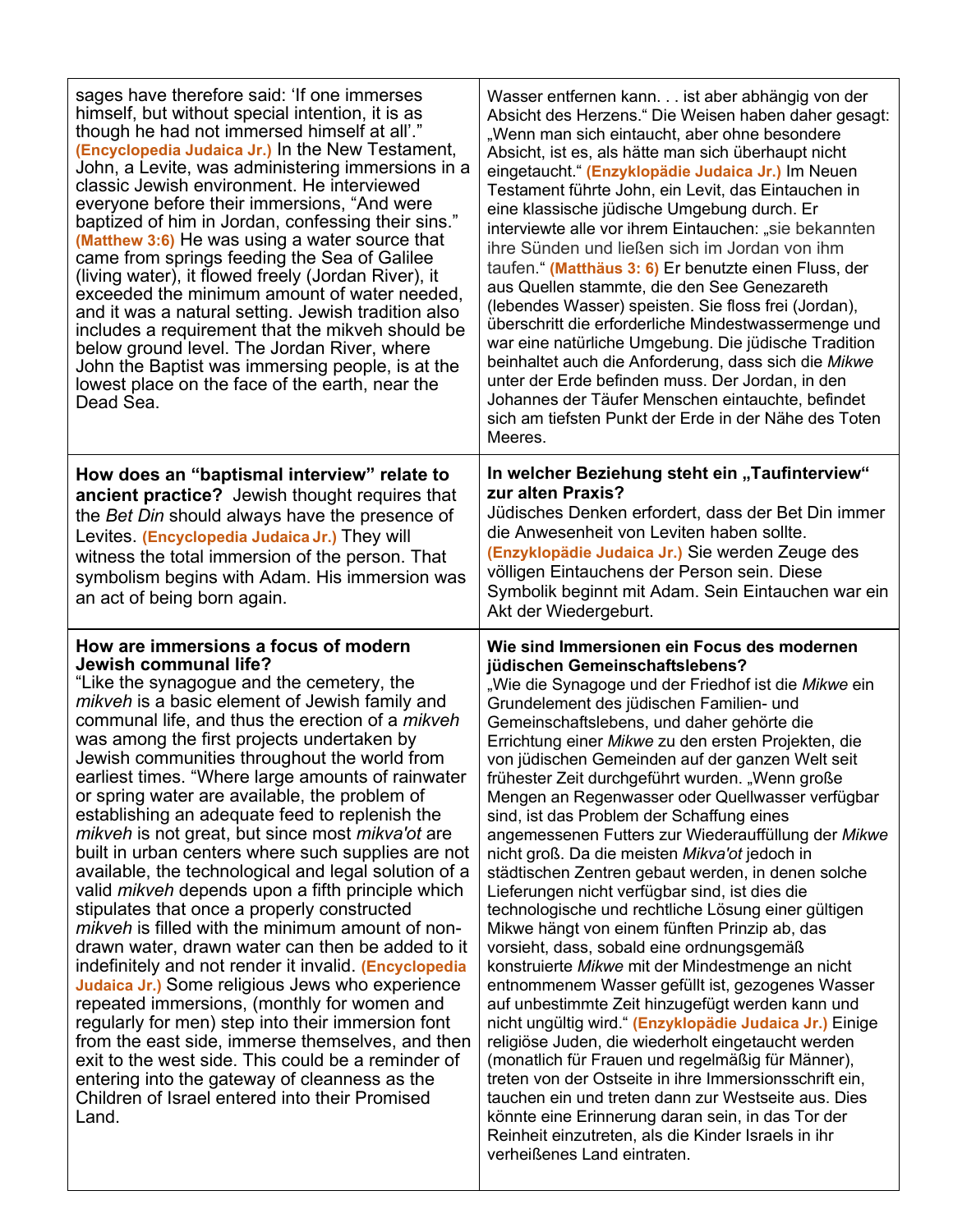| How does purification (immersion) relate to                                                                                                                                                                                                                                                                                                                                                                                                                                                                                                                                                                                                                                                                                                                                                                                                                                                                                                                                       | In welcher Beziehung steht die Reinigung                                                                                                                                                                                                                                                                                                                                                                                                                                                                                                                                                                                                                                                                                                                                                                                                                                                                                                                                                                                                                                                                                                                                                                                      |
|-----------------------------------------------------------------------------------------------------------------------------------------------------------------------------------------------------------------------------------------------------------------------------------------------------------------------------------------------------------------------------------------------------------------------------------------------------------------------------------------------------------------------------------------------------------------------------------------------------------------------------------------------------------------------------------------------------------------------------------------------------------------------------------------------------------------------------------------------------------------------------------------------------------------------------------------------------------------------------------|-------------------------------------------------------------------------------------------------------------------------------------------------------------------------------------------------------------------------------------------------------------------------------------------------------------------------------------------------------------------------------------------------------------------------------------------------------------------------------------------------------------------------------------------------------------------------------------------------------------------------------------------------------------------------------------------------------------------------------------------------------------------------------------------------------------------------------------------------------------------------------------------------------------------------------------------------------------------------------------------------------------------------------------------------------------------------------------------------------------------------------------------------------------------------------------------------------------------------------|
| forgiveness of sins?                                                                                                                                                                                                                                                                                                                                                                                                                                                                                                                                                                                                                                                                                                                                                                                                                                                                                                                                                              | (Eintauchen) zur Vergebung der Sünden?                                                                                                                                                                                                                                                                                                                                                                                                                                                                                                                                                                                                                                                                                                                                                                                                                                                                                                                                                                                                                                                                                                                                                                                        |
| Although religious Jews have various manners of                                                                                                                                                                                                                                                                                                                                                                                                                                                                                                                                                                                                                                                                                                                                                                                                                                                                                                                                   | Obwohl religiöse Juden verschiedene Arten des                                                                                                                                                                                                                                                                                                                                                                                                                                                                                                                                                                                                                                                                                                                                                                                                                                                                                                                                                                                                                                                                                                                                                                                 |
| washing and immersions, they do not claim an                                                                                                                                                                                                                                                                                                                                                                                                                                                                                                                                                                                                                                                                                                                                                                                                                                                                                                                                      | Waschens und Eintauchens haben, beanspruchen                                                                                                                                                                                                                                                                                                                                                                                                                                                                                                                                                                                                                                                                                                                                                                                                                                                                                                                                                                                                                                                                                                                                                                                  |
| immersion for forgiveness of sins. Yet, there are                                                                                                                                                                                                                                                                                                                                                                                                                                                                                                                                                                                                                                                                                                                                                                                                                                                                                                                                 | sie kein Eintauchen zur Vergebung der Sünden. Es                                                                                                                                                                                                                                                                                                                                                                                                                                                                                                                                                                                                                                                                                                                                                                                                                                                                                                                                                                                                                                                                                                                                                                              |
| specific instructions for a Jew to reconcile him or                                                                                                                                                                                                                                                                                                                                                                                                                                                                                                                                                                                                                                                                                                                                                                                                                                                                                                                               | gibt jedoch spezifische Anweisungen für einen                                                                                                                                                                                                                                                                                                                                                                                                                                                                                                                                                                                                                                                                                                                                                                                                                                                                                                                                                                                                                                                                                                                                                                                 |
| herself and go through a repentance before                                                                                                                                                                                                                                                                                                                                                                                                                                                                                                                                                                                                                                                                                                                                                                                                                                                                                                                                        | Juden, sich zu versöhnen und vor dem Eintauchen                                                                                                                                                                                                                                                                                                                                                                                                                                                                                                                                                                                                                                                                                                                                                                                                                                                                                                                                                                                                                                                                                                                                                                               |
| immersion. There is a statement in the Bible that                                                                                                                                                                                                                                                                                                                                                                                                                                                                                                                                                                                                                                                                                                                                                                                                                                                                                                                                 | eine Umkehr zu vollziehen. In der Bibel gibt es eine                                                                                                                                                                                                                                                                                                                                                                                                                                                                                                                                                                                                                                                                                                                                                                                                                                                                                                                                                                                                                                                                                                                                                                          |
| suggests a "washing" [immersion] for purification                                                                                                                                                                                                                                                                                                                                                                                                                                                                                                                                                                                                                                                                                                                                                                                                                                                                                                                                 | Aussage, die ein "Waschen" [Eintauchen] zur                                                                                                                                                                                                                                                                                                                                                                                                                                                                                                                                                                                                                                                                                                                                                                                                                                                                                                                                                                                                                                                                                                                                                                                   |
| for sins. As stated in the Book of Numbers 19:1-9,                                                                                                                                                                                                                                                                                                                                                                                                                                                                                                                                                                                                                                                                                                                                                                                                                                                                                                                                | Reinigung von Sünden vorschlägt. Wie im Buch der                                                                                                                                                                                                                                                                                                                                                                                                                                                                                                                                                                                                                                                                                                                                                                                                                                                                                                                                                                                                                                                                                                                                                                              |
| the Red Heifer ritual was for forgiveness of sins.                                                                                                                                                                                                                                                                                                                                                                                                                                                                                                                                                                                                                                                                                                                                                                                                                                                                                                                                | Numeri 19: 1-9 angegeben, diente das Ritual der                                                                                                                                                                                                                                                                                                                                                                                                                                                                                                                                                                                                                                                                                                                                                                                                                                                                                                                                                                                                                                                                                                                                                                               |
| Jumping forward in time, this was made possible                                                                                                                                                                                                                                                                                                                                                                                                                                                                                                                                                                                                                                                                                                                                                                                                                                                                                                                                   | Roten Färse der Vergebung der Sünden. Dies wurde                                                                                                                                                                                                                                                                                                                                                                                                                                                                                                                                                                                                                                                                                                                                                                                                                                                                                                                                                                                                                                                                                                                                                                              |
| through the "red" atonement of the Lord on the                                                                                                                                                                                                                                                                                                                                                                                                                                                                                                                                                                                                                                                                                                                                                                                                                                                                                                                                    | durch das "rote" Sühnopfer des Herrn auf dem                                                                                                                                                                                                                                                                                                                                                                                                                                                                                                                                                                                                                                                                                                                                                                                                                                                                                                                                                                                                                                                                                                                                                                                  |
| Mount of Olives. Jews have a tradition that this                                                                                                                                                                                                                                                                                                                                                                                                                                                                                                                                                                                                                                                                                                                                                                                                                                                                                                                                  | Ölberg ermöglicht. Juden haben die Tradition, dass                                                                                                                                                                                                                                                                                                                                                                                                                                                                                                                                                                                                                                                                                                                                                                                                                                                                                                                                                                                                                                                                                                                                                                            |
| red calf offering had to be made high on the                                                                                                                                                                                                                                                                                                                                                                                                                                                                                                                                                                                                                                                                                                                                                                                                                                                                                                                                      | dieses Opfer des roten Kalbs hoch auf dem Ölberg,                                                                                                                                                                                                                                                                                                                                                                                                                                                                                                                                                                                                                                                                                                                                                                                                                                                                                                                                                                                                                                                                                                                                                                             |
| Mount of Olives, above the Temple itself and                                                                                                                                                                                                                                                                                                                                                                                                                                                                                                                                                                                                                                                                                                                                                                                                                                                                                                                                      | über dem Tempel selbst und gegenüber dem Tor                                                                                                                                                                                                                                                                                                                                                                                                                                                                                                                                                                                                                                                                                                                                                                                                                                                                                                                                                                                                                                                                                                                                                                                  |
| opposite the Gate Beautiful. Those who have had                                                                                                                                                                                                                                                                                                                                                                                                                                                                                                                                                                                                                                                                                                                                                                                                                                                                                                                                   | Beautiful gemacht werden musste. Diejenigen, die                                                                                                                                                                                                                                                                                                                                                                                                                                                                                                                                                                                                                                                                                                                                                                                                                                                                                                                                                                                                                                                                                                                                                                              |
| the experience of sitting on the upper part of the                                                                                                                                                                                                                                                                                                                                                                                                                                                                                                                                                                                                                                                                                                                                                                                                                                                                                                                                | die Erfahrung gemacht haben, auf dem oberen Teil                                                                                                                                                                                                                                                                                                                                                                                                                                                                                                                                                                                                                                                                                                                                                                                                                                                                                                                                                                                                                                                                                                                                                                              |
| Mount of Olives opposite of the present day Gate                                                                                                                                                                                                                                                                                                                                                                                                                                                                                                                                                                                                                                                                                                                                                                                                                                                                                                                                  | des Ölbergs gegenüber dem heutigen schönes Tor                                                                                                                                                                                                                                                                                                                                                                                                                                                                                                                                                                                                                                                                                                                                                                                                                                                                                                                                                                                                                                                                                                                                                                                |
| Beautiful can attest to the spirit of Gethsemane                                                                                                                                                                                                                                                                                                                                                                                                                                                                                                                                                                                                                                                                                                                                                                                                                                                                                                                                  | zu sitzen, können den Geist von Gethsemane (weit                                                                                                                                                                                                                                                                                                                                                                                                                                                                                                                                                                                                                                                                                                                                                                                                                                                                                                                                                                                                                                                                                                                                                                              |
| (well away from the traditional Church of                                                                                                                                                                                                                                                                                                                                                                                                                                                                                                                                                                                                                                                                                                                                                                                                                                                                                                                                         | entfernt von der traditionellen Kirche von                                                                                                                                                                                                                                                                                                                                                                                                                                                                                                                                                                                                                                                                                                                                                                                                                                                                                                                                                                                                                                                                                                                                                                                    |
| Gethsemane on the lower part of the mount).                                                                                                                                                                                                                                                                                                                                                                                                                                                                                                                                                                                                                                                                                                                                                                                                                                                                                                                                       | Gethsemane im unteren Teil des Berges) bezeugen.                                                                                                                                                                                                                                                                                                                                                                                                                                                                                                                                                                                                                                                                                                                                                                                                                                                                                                                                                                                                                                                                                                                                                                              |
| What Biblical reminder do we have of<br>"washing sins away?"<br>Water and sins do have a connection and a place<br>in Jewish traditions: "On the afternoon of the first<br>day (of Rosh Hashana), it is customary to walk to<br>the nearest body of running water and there<br>symbolically 'cast' one's sins into the water. The<br>ceremony may be based on a verse in the biblical<br>book of Micah: 'And Thou (referring to God) shall<br>cast all their sins into the depths of the seas'<br>(Micah 7:19). This practice, to which there is no<br>reference in the Talmud, is generally called<br>Tashlikh, probably after the Hebrew word<br>meaning 'cast' (vatashlikh) in the verse from<br>Micah. The New Testament repeats the principle,<br>"Therefore we are buried with him by baptism<br>(immersion) into death: that like as Christ was<br>raised up from the dead by the glory of the<br>Father, even so we also should walk in newness<br>of life." (Romans 6:4) | Welche biblische Erinnerung haben wir daran,<br>"Sünden wegzuwaschen"?<br>Wasser und Sünden haben eine Verbindung und einen<br>Platz in den jüdischen Traditionen: "Am Nachmittag des<br>ersten Tages (von Rosh Hashana) ist es üblich, zum<br>nächsten fließenden Gewässer zu gehen und dort<br>symbolisch seine Sünden in das Wasser zu werfen<br>Wasser. Die Zeremonie kann auf einem Vers im<br>biblischen Buch Micha basieren: "Er wird wieder<br>Erbarmen haben mit uns / und unsere Schuld zertreten.<br>Ja, du wirfst all unsere Sünden / in die Tiefe des<br>Meeres hinab." (Micha 7:19). Diese Praxis, auf die es<br>im Talmud keinen Hinweis gibt, wird allgemein als<br>Tashlikh bezeichnet, wahrscheinlich nach dem<br>hebräischen Wort, das im Vers von Micha "Besetzung"<br>(Vatashlikh) bedeutet. Das Neue Testament wiederholt<br>den Grundsatz: "wisst ihr denn nicht, dass wir alle, die<br>wir auf Christus Jesus getauft (eintauchen) wurden, auf<br>seinen Tod getauft worden sind? Wir wurden mit ihm<br>begraben durch die Taufe auf den Tod; und wie<br>Christus durch die Herrlichkeit des Vaters von den<br>Toten auferweckt wurde, so sollen auch wir als neue<br>Menschen leben." (Römer 6: 4-5) |
| How does the Levitical order include being a                                                                                                                                                                                                                                                                                                                                                                                                                                                                                                                                                                                                                                                                                                                                                                                                                                                                                                                                      | Wie beinhaltet die levitische Ordnung, ein                                                                                                                                                                                                                                                                                                                                                                                                                                                                                                                                                                                                                                                                                                                                                                                                                                                                                                                                                                                                                                                                                                                                                                                    |
| scribe?                                                                                                                                                                                                                                                                                                                                                                                                                                                                                                                                                                                                                                                                                                                                                                                                                                                                                                                                                                           | Schreiber zu sein?                                                                                                                                                                                                                                                                                                                                                                                                                                                                                                                                                                                                                                                                                                                                                                                                                                                                                                                                                                                                                                                                                                                                                                                                            |
| Oliver Cowdery was ordained with the Levitical                                                                                                                                                                                                                                                                                                                                                                                                                                                                                                                                                                                                                                                                                                                                                                                                                                                                                                                                    | Oliver Cowdery wurde zum levitischen Priestertum                                                                                                                                                                                                                                                                                                                                                                                                                                                                                                                                                                                                                                                                                                                                                                                                                                                                                                                                                                                                                                                                                                                                                                              |
| Priesthood. That office included a responsibility of                                                                                                                                                                                                                                                                                                                                                                                                                                                                                                                                                                                                                                                                                                                                                                                                                                                                                                                              | geweiht. Dieses Büro beinhaltete die Verantwortung,                                                                                                                                                                                                                                                                                                                                                                                                                                                                                                                                                                                                                                                                                                                                                                                                                                                                                                                                                                                                                                                                                                                                                                           |
| being a scribe. "Levites were entitled to serve at                                                                                                                                                                                                                                                                                                                                                                                                                                                                                                                                                                                                                                                                                                                                                                                                                                                                                                                                | ein Schreiber zu sein. "Leviten hatten das Recht, im                                                                                                                                                                                                                                                                                                                                                                                                                                                                                                                                                                                                                                                                                                                                                                                                                                                                                                                                                                                                                                                                                                                                                                          |
| the sanctuary as assistants to the priests. Their                                                                                                                                                                                                                                                                                                                                                                                                                                                                                                                                                                                                                                                                                                                                                                                                                                                                                                                                 | Heiligtum als Assistenten der Priester zu dienen. Zu                                                                                                                                                                                                                                                                                                                                                                                                                                                                                                                                                                                                                                                                                                                                                                                                                                                                                                                                                                                                                                                                                                                                                                          |
| duties included serving as custodians of the                                                                                                                                                                                                                                                                                                                                                                                                                                                                                                                                                                                                                                                                                                                                                                                                                                                                                                                                      | ihren Aufgaben gehörte es, als Verwalter des                                                                                                                                                                                                                                                                                                                                                                                                                                                                                                                                                                                                                                                                                                                                                                                                                                                                                                                                                                                                                                                                                                                                                                                  |
| sanctuary, as musicians, judges, scribes and                                                                                                                                                                                                                                                                                                                                                                                                                                                                                                                                                                                                                                                                                                                                                                                                                                                                                                                                      | Heiligtums, als Musiker, Richter, Schriftgelehrte und                                                                                                                                                                                                                                                                                                                                                                                                                                                                                                                                                                                                                                                                                                                                                                                                                                                                                                                                                                                                                                                                                                                                                                         |
| teachers." (Encyclopedia Judaica, Jr.) A significant                                                                                                                                                                                                                                                                                                                                                                                                                                                                                                                                                                                                                                                                                                                                                                                                                                                                                                                              | Lehrer zu dienen." (Enzyklopädie Judaica Jr.) Eine                                                                                                                                                                                                                                                                                                                                                                                                                                                                                                                                                                                                                                                                                                                                                                                                                                                                                                                                                                                                                                                                                                                                                                            |
| connection of scribes and immersion is in Jesus'                                                                                                                                                                                                                                                                                                                                                                                                                                                                                                                                                                                                                                                                                                                                                                                                                                                                                                                                  | wichtige Verbindung zwischen Schriftgelehrten und                                                                                                                                                                                                                                                                                                                                                                                                                                                                                                                                                                                                                                                                                                                                                                                                                                                                                                                                                                                                                                                                                                                                                                             |
| teachings. "Then certain of the scribes and of the                                                                                                                                                                                                                                                                                                                                                                                                                                                                                                                                                                                                                                                                                                                                                                                                                                                                                                                                | Untertauchen besteht in den Lehren Jesu. "Zu dieser                                                                                                                                                                                                                                                                                                                                                                                                                                                                                                                                                                                                                                                                                                                                                                                                                                                                                                                                                                                                                                                                                                                                                                           |